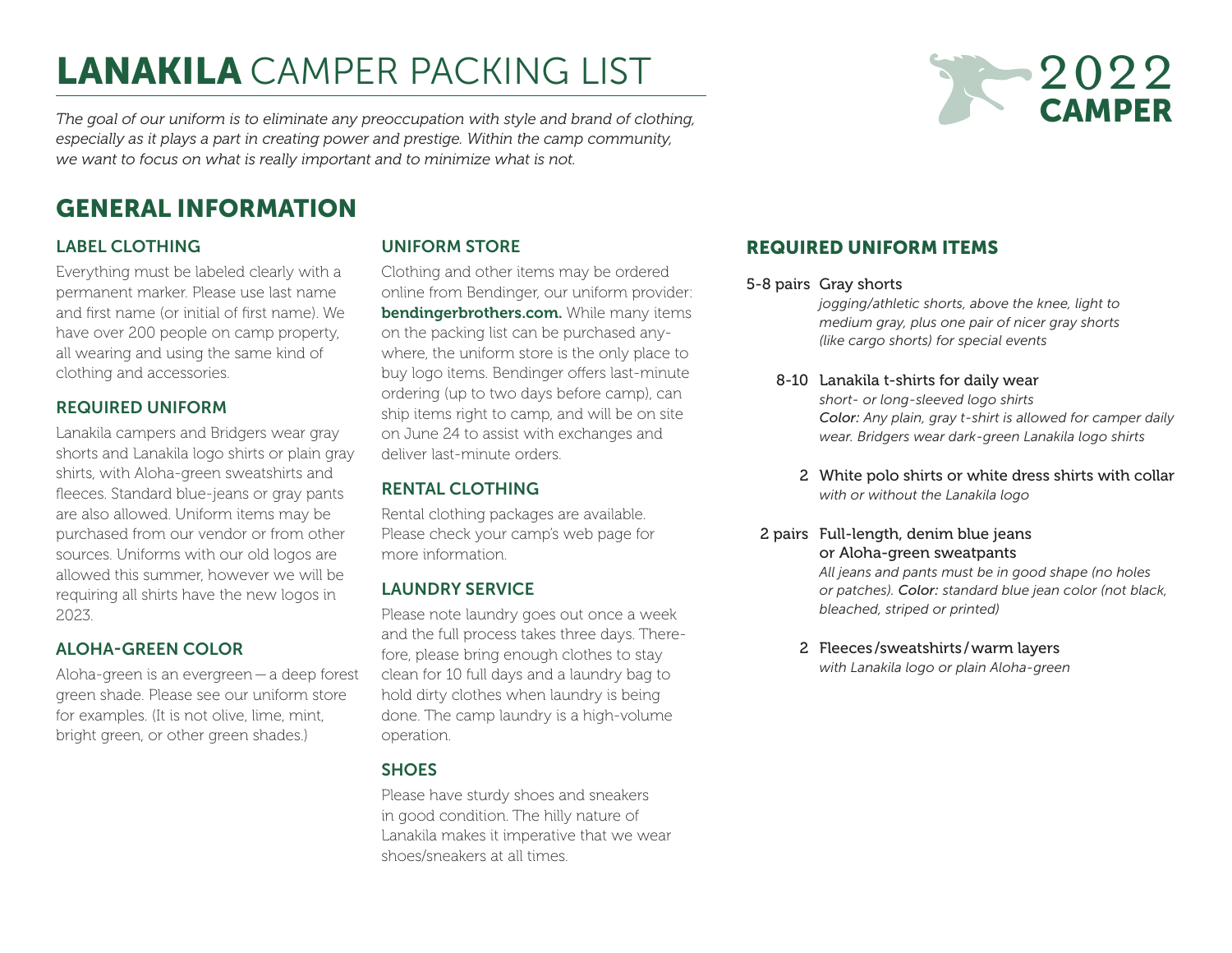

#### REQUIRED NON-UNIFORM ITEMS

*Including Swim & Rain Gear*

10-12 pairs Underwear

3-5 Pajamas *1 pair for chilly nights*

- 10-12 pairs Socks *plus 1 pair of wool socks for trips*
	- 2 Swim trunks
	- 1 Beach towel
	- 1 Lightweight raincoat
	- 2-3 sets Non-uniform clothing

## **SHOES**

- 1-2 pairs Sneakers or tennis shoes *for everyday wear*
	- 1 pair Hiking boots or similar sturdy sneakers *or "low hikers," for trips*
	- 1 pair Waterproof boots
	- 1 pair Flip flops *optional, for use in shower and swim area only*

 Water shoes, crocs, or old sneakers *optional, that can get wet on trips, must be closed-toe and stay securely on feet*

## OTHER ESSENTIALS

- 10 Cloth face masks (two layers) *These must be cloth so they can be laundered each week. Even vaccinated campers need to bring masks. These masks fit kids and small adults well: [tinyurl.com/y6cur9zn](https://www.amazon.com/gp/product/B086WC1LDD/ref=ppx_yo_dt_b_search_asin_title?ie=UTF8&psc=1&pldnSite=1)*
- 2 Bath towels
- 2 Face cloths
- 1 Laundry bag with drawstring
- 1 Baseball hat or other sun hat *hat available for purchase at camp*
- 1 Flashlight or headlamp and extra batteries
- 1 Water bottle *available for purchase at camp*
- 3-4 Warm blankets
- 2 sets Sheets *flat or flat & fitted, twin/single or cot*
	- 1 Pillow
	- 2 Pillowcases
	- 1 Trunk or footlocker *recommended size: 32" x 18" x 13.5" [tinyurl.com/yc264w8a](https://tinyurl.com/yc264w8a)*

 Pens, paper, envelopes, stamps, addresses for family and friends

 Bug repellent and sunscreen *no aerosols please*

ALL TOILETRIES: soap & dish, shampoo, toothbrush & paste, deodorant, etc., PLUS a COMPACT container to keep everything in—storage space is limited. Example shower caddys here: [tinyurl.com/yhpyxks5](http://tinyurl.com/yhpyxks5) and here: [tinyurl.com/5cahuk8p](https://tinyurl.com/5cahuk8p)

## ADDITIONAL ESSENTIAL ITEMS FOR BRIDGERS

#### BONFIRE CLOTHES

1 pair Hiking boots or work boots

Jeans or pants that can get dirty

3-4 Non-uniform shirts that can get dirty

Warm layer that can get dirty

#### KITCHEN CLOTHES

- 3-4 pairs Non-uniform shorts
	- 3-4 Non-logo shirts *can be same as bonfire shirts*